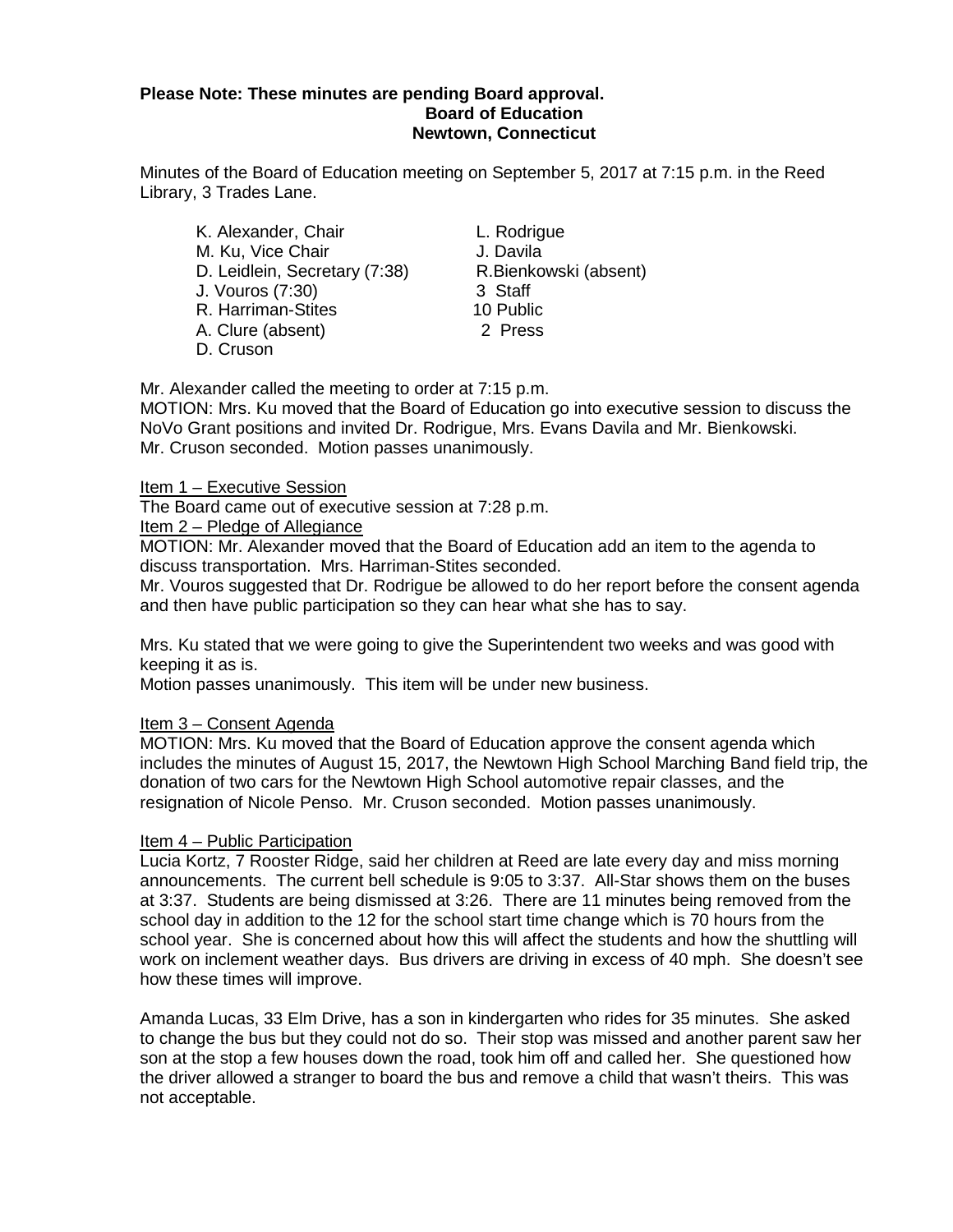Board of Education **-2-** Figure 2- September 5, 2017

#### Item 5 – Reports

Chair Report: Mr. Alexander spoke about the CABE Conference this fall.

Superintendent's Report: Dr. Rodrigue thanked the high school student representatives for joining the Board. She visited all schools last week and was impressed how students were acclimated by day 2. This new system necessitated a unique orchestration between Reed and the elementary schools. Also, one of the non-negotiables from the committee is that there would be no loss of instructional time. Finally, we knew we would need more time than usual for dismissal. Many responses from parents showed improvement after three days. Buses have been monitored as well as traffic and departure times were reduced in the first five days. On average, the elementary buses left by 3:55 p.m. The average ride time is 32 to 43 minutes. Two buses are at 57 minutes which is unacceptable to us. This morning there was an accident which caused buses to be late at secondary schools and Reed. St. Rose has eight buses with an average ride time between 20 and 35 minutes. There are 10 to 29 students on a bus. We will look at some of the lighter rides for St. Rose to see if we can use some of their buses as we have two with some overcrowding. We also added another bus to split a route and asked for this week to resolve issues.

Dr. Rodrigue shared current enrollment information. Currently we have 4,313 students which is a 2.2% growth over our projections. Class sizes are within the guidelines.

Mrs. Ku asked the kindergarten enrollment to which Dr. Rodrigue responded that we had 241 students.

There were no committee reports.

# Student Reports:

Rory Edwards: The Link Crew participated in freshman orientation. We had a modified schedule for the first three days.

Talia Hankin spoke about the new administrators in place – Mr. Roach as interim principal and Mr. Blank as interim assistant principal. With the later school start time advisory will only be held on Monday.

Rory: We began our normal schedule on Wednesday with freshman continuing to be introduced to the school. Many college essays have been written by seniors and submitted.

Talia: Clubs began informational sessions to recruit members and the auditorium is expected to be ready in November.

Rory: Sports teams are ready to start with football and soccer games this Friday.

#### Item 6 – Old Business

High School Auditorium Update:

Dr. Rodrigue met with Michelle Hiscavich, Gino Faiella and the construction team for phase two of the project and we will hopefully be there in late November.

Ms. Hiscavich provided photos of the auditorium as it nears completion.

Mr. Vouros asked who would be in charge of the rental so everyone knows what is required for its use.

Ms. Hiscavich said we would be going into specific detail as we want to preserve this work. For larger events where more equipment is needed we will need more than one student involved. Dr. Rodrigue thanked Ms. Hiscavich who has been in the forefront of this project.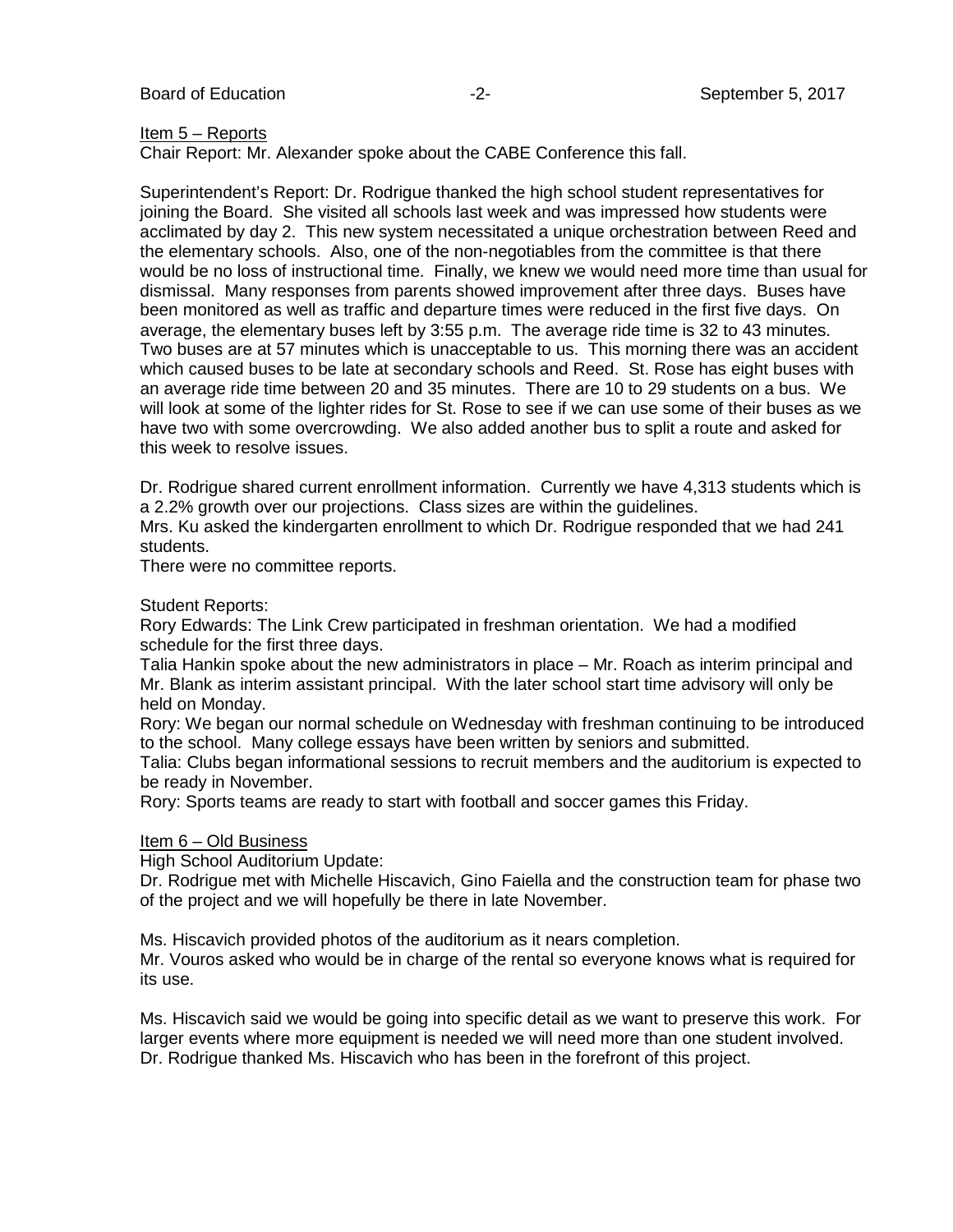CIP:

MOTION: Mrs. Ku moved that the Board of Education approve the CIP as presented. Mr. Cruson seconded. Motion passes unanimously.

### Superintendent Search:

MOTION: Mrs. Ku moved that the Board of Education Move that the Board of Education establish a Personnel Search Committee for the purpose of recommending to the Board one or more candidates for the position of Superintendent of Schools, and moved further, that the Personnel Search Committee be comprised of the following individuals in their capacity as members of the Board:Keith Alexander, Michelle Ku, Debbie Leidlein, John Vouros, Rebekah Harriman-Stites, Andy Clure and Dan Cruson. Mrs. Leidlein seconded.

Mr. Alexander said this allows us to meet more often as a committee and move it along at every board meeting. The chair of the committee can bring things to the Board and he recommended Mrs. Harriman-Stites be the chair. Motion passes unanimously.

Discussion on Transportation:

Mrs. Harriman-Stites said this is a complicated situation and appreciated Mr. Moretti's and the other elementary principal's notifications to the parents. Reed parents would benefit from similar communications. She wants to be sure we can make a change if needed and doesn't want bus drivers under pressure and have to rush. We should consider that we may have to make an adjustment to the timing. We don't have to make it work if it doesn't. She appreciated Dr. Rodrigue and the parents keeping us in the loop.

Mr. Alexander thanked Mr. Cruson for responding to many emails.

Mr. Cruson said his focus was around Head O'Meadow School but shares the concerns at Reed. There has been improvement at Head O'Meadow and today's dismissal was running smooth and organized. There was a concern of students having water on buses but they are allowing that only. He noted we weren't made aware that propane buses need a start-up time. There is a delay of 20 to 60 seconds before they can start the engine. There's a bottle neck at Head O'Meadow and one of those buses is at the head of their line.

Mrs. Ku appreciated the update on St. Rose. We need to keep in mind that we were spending more than double for their transportation.

Mr. Vouros asked Dr. Rodrigue to explain the 10 minutes for dismissal that has been occurring. He noted that one St. Rose bus had 10 students and asked if they can go on a minivan so we can use the larger bus.

Dr. Rodrigue said that in any given year we usually dismiss early the first few days. We wanted to do that all five days which is why Reed dismissed at 3:37 today. The last students were dropped off at 4:44 today. We did have had some students on the wrong buses.

Mr. Cruson said Head O'Meadow is trying to keep students in school longer. His son was on the bus for 10 minutes before the bus drove out. They didn't let out until the Reed buses were on the way.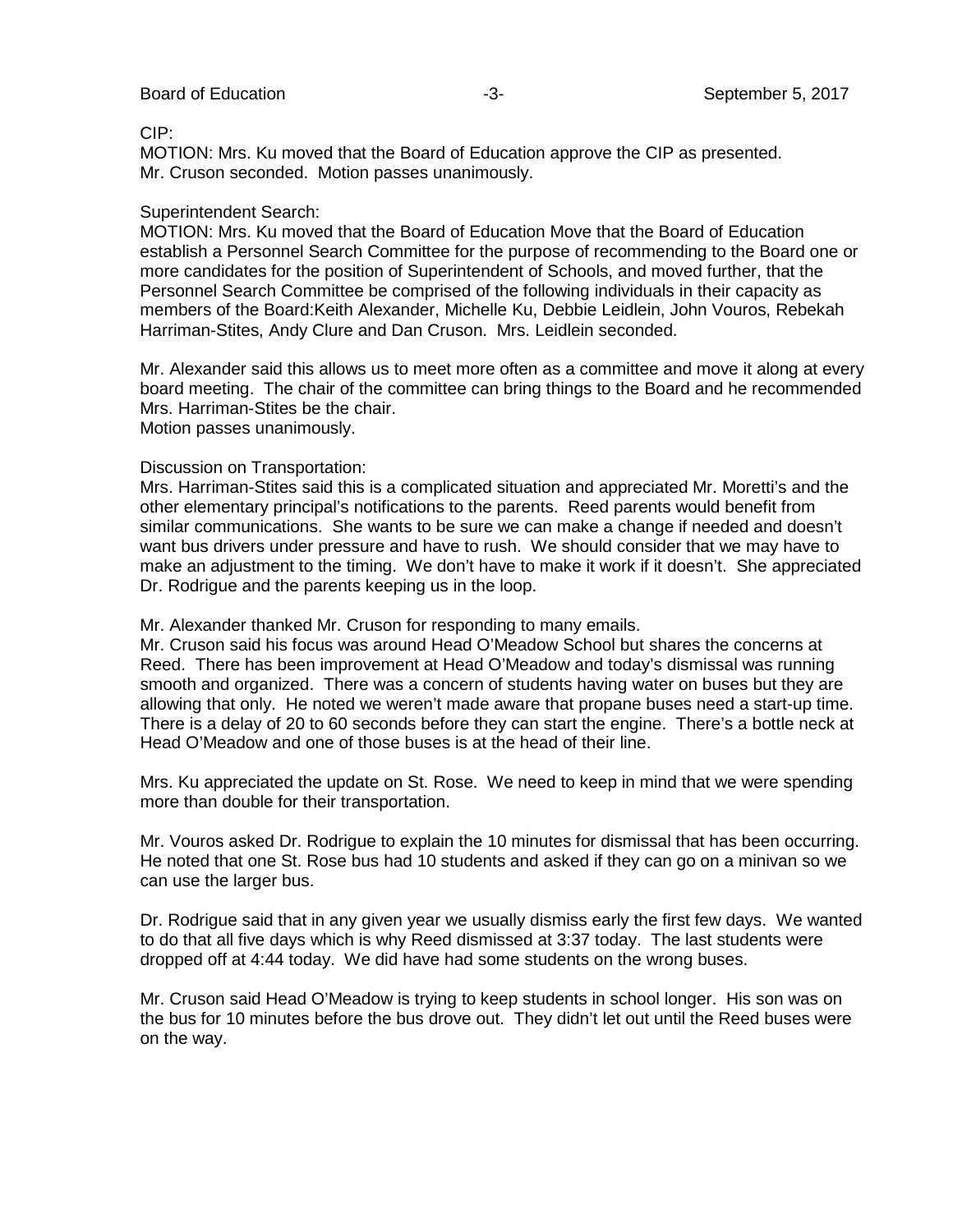Board of Education **Contract Contract Contract Contract Contract Contract Contract Contract Contract Contract Contract Contract Contract Contract Contract Contract Contract Contract Contract Contract Contract Contract Cont** 

Mr. Vouros asked if it was possible to have principals communicate with the parents on a daily basis so they are aware of what is happening each day and Dr. Rodrigue can forward it to the Board.

Dr. Rodrigue said she had asked that of each principal.

Mrs. Harriman-Stites said it would go a long way with parents if there was better communication from Reed. We should also look into the GPS app for parents that can't track their children. She was glad we were looking at student time with teachers in the morning because she doesn't want a contractual burden on teachers.

Mrs. Ku asked about having a traffic officer at Reed.

Dr. Rodrigue said there was one there in the afternoon the first week at Reed and Middle Gate School. They should also be there this week.

Mrs. Ku said communication from the principals would be great. The number of students per seat should also be addressed.

Dr. Rodrigue said we are pulling that data from the drivers and also looking at videos. A lot of seating issues cleared up by days three and four. We are monitoring two buses that have three in a seat. Some students are choosing to have three and some are choosing to sit alone.

Mrs. Ku suggested the GPS app go through the security committee first.

Mr. Vouros asked if principals have worked to emphasize bus etiquette to the children. Dr. Rodrigue said they have and that Reed has spent a lot of time talking about this. She publicly thanked all of her leadership team along with their entire staff.

#### Item 7 – New Business

Newtown Center for Support and Wellness:

Dr. Rodrigue introduced Jennifer Crane, Director of the Newtown Center for Support and Wellness.

Ms. Crane was meeting with various groups and gave a presentation on their services. Brian Mauriello joined her.

Summer Writing Curriculum:

Mrs. Evans Davila spoke about the summer curriculum projects.

# Nurses Contract:

MOTION: Mrs. Ku moved Move that the Board of Education approve the ratified Newtown School Nurses contract for the period July 1, 2017 through June 20, 2021. Mrs. Harriman-Stites seconded. Vote: 5 ayes, 1 abstained (Mrs. Leidlein)

Mrs. Leidlein abstained because she was not there for the contract discussion.

# Item 8 – Public Participation

Lucia Kortze, 7 Rooster Ridge, said that two clusters at Reed eat lunch at 1:48 p.m. and asked if that time could be adjusted. Her son is on the bus at 8:18 and doesn't eat until that time.

Nancy White, 14 Butternut Ridge, said that regarding the shuttle she thought there was supposed to be minimal change. Buses are still at Hawley close to 4:00 p.m. She asked if they could be in the classroom doing something instead of being in the hallway or on a bus. Her son gets home late and is on the bus early. How can it be cost neutral going from three tiers to two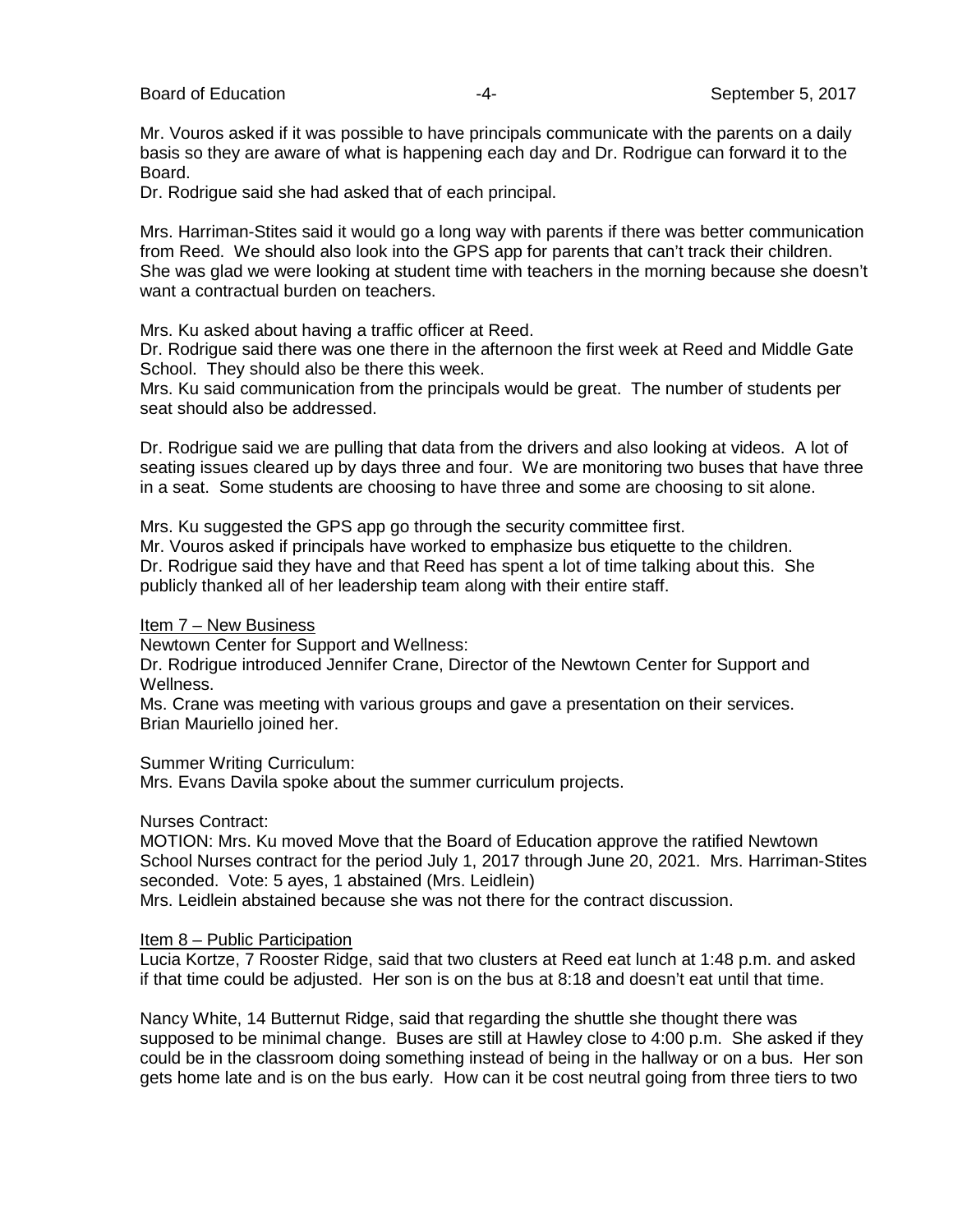Board of Education **-5-** September 5, 2017

tiers? Reed lunch used to start at 12:30. Lunch should have stayed static and should be looked into to see if it can be reworked.

Kristin Alesevich, 16 Fieldstone Drive, said her second grader has 20 minutes of busy work in the morning. This is difficult for teachers. Assess cutting off 10 minutes at end of the Reed day.

Katie Burke, 48 Taunton Hill Road, wants to know what time the last bus arrives at Reed. She is concerned about losing instructional time. Will the students have extra days at the end of the year to make up this time? She thought the Reed traffic person was going to be there every day. She asked if another committee could improve the process. We need more buses. She appreciated Dr. Rodrigue's hard work.

Amy Twitchell, 4 Rooster Ridge Road, has three children. Her high school student is more rested but this change has negatively affected the K-6 students. Fifth graders arriving late every day are missing announcements. Her son has to rush to get to the bus and is upset this year. She is offended by some comments on social media and hopes we aren't stuck in a situation if it isn't working. Everyone should benefit. It is unacceptable for K-4 students to sit on a bus for 10 to 20 minutes before Reed students arrive. She thanked Dr. Rodrigue.

MOTION: Mrs. Ku moved that the meeting adjourn. Mrs. Leidlein seconded. Motion passes unanimously.

Item 9 – Adjournment The meeting adjourned at 9:48 p.m.

Respectfully submitted:

\_\_\_\_\_\_\_\_\_\_\_\_\_\_\_\_\_\_\_\_\_\_\_\_\_\_\_\_\_\_\_\_\_\_\_ Debbie Leidlein **Secretary**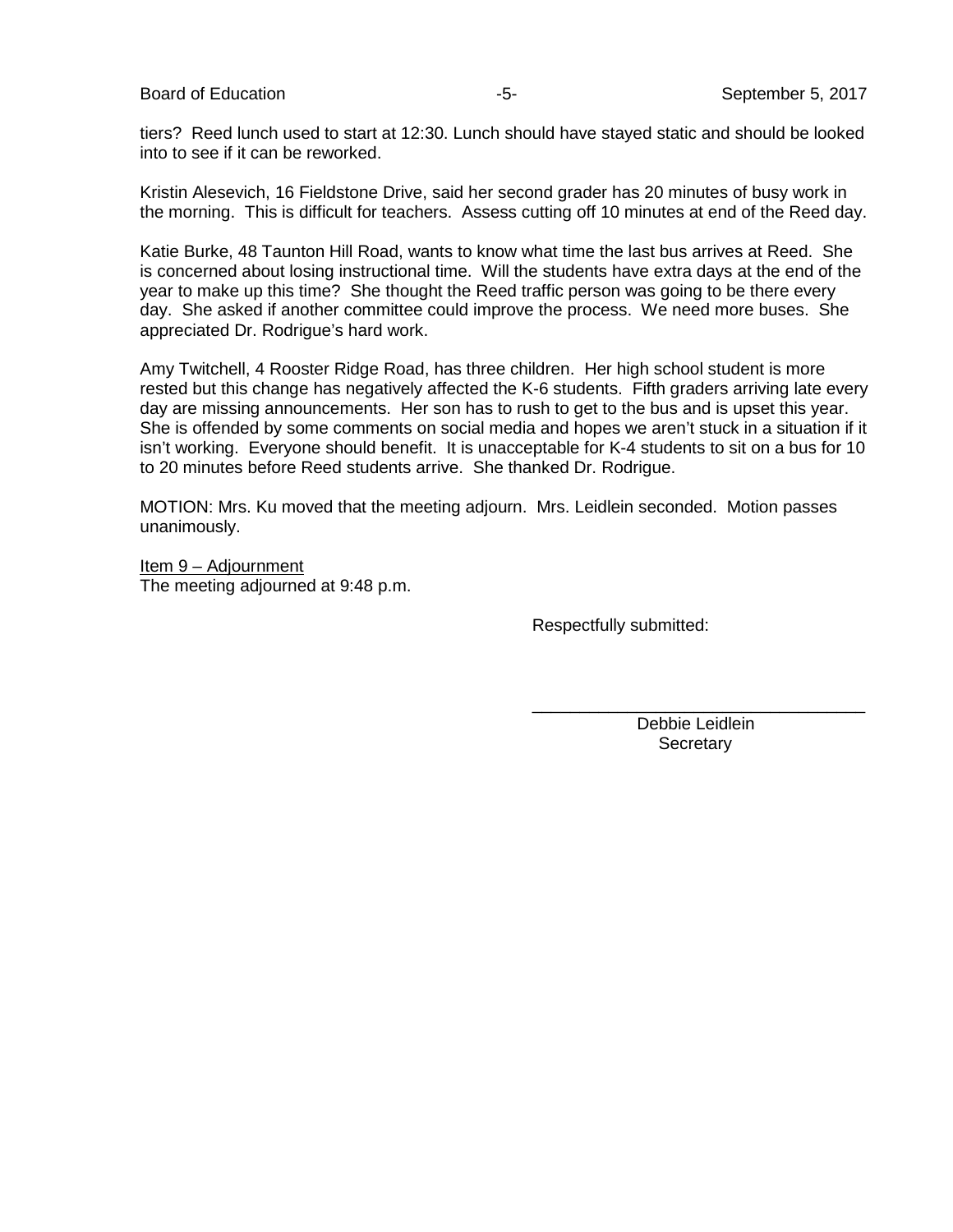| Ail-Star Transportation<br>Principal Approval:<br>31 Pecks Lane<br>Newtown, CT 06470<br>BUSES<br>$(203)$ 304 - 9778<br>Fax: (203) 304 - 9776<br><b>CHARTER BUS REQUEST</b> |
|----------------------------------------------------------------------------------------------------------------------------------------------------------------------------|
| Person requesting: Eclehardt School: NHS                                                                                                                                   |
| Class: Marching Band Date of trip: Oct 6,7,8                                                                                                                               |
| Pickup time: 12 AM)/PM Destination: Philadelphia                                                                                                                           |
| Address of destination: Embassy Subes, 9000 Bartvan Avenue<br>Philodelphia,<br>Leave time from destination:<br>Snow/Rain date:                                             |
| Teacher in charge of trip: Colchard+ Garley                                                                                                                                |
| No. students: 96 No. staff: 17 No. parents (if applicable): TBU                                                                                                            |
| Do any students have special needs for transportation? Yes /                                                                                                               |
| If yes, what is required? (wheel chair, harness, etc):                                                                                                                     |
| If multiple students have special needs requirements, please list:                                                                                                         |
| $\mathbf{r}$                                                                                                                                                               |

Kurt Eckhardt NHS marching Band Party responsible for payment: Contact person: Phone No.: 203-733-8017

If additional space required for listing, please include separate page

- A minimum of two weeks is needed to place a reservation. Please understand that availability of a  $\blacktriangleright$ date decreases the later you wait.
- Average capacity is 50 students per bus. Capacity decreases for older students and adult-sized  $\blacktriangleright$ passengers.
- Students with special needs requirements (wheel chair, hamess) will require a Type II bus as full- $\blacktriangleright$ size buses cannot accommodate.  $\blacktriangleright$
- If trip is being paid through a grant, school is still responsible for payment for service.
- > Please fax this request with all completed information. A confirmation will be faxed back to you with all costs.  $\blacktriangleright$
- We reserve the right to have buses back in town for school dismissal schedule.  $\blacktriangle$

Cancellation or postponement of a reserved trip requires a minimum of two hours' notice on a school day; one day prior if a weekend trip. Failure to notify may incur a cost for time bus ran.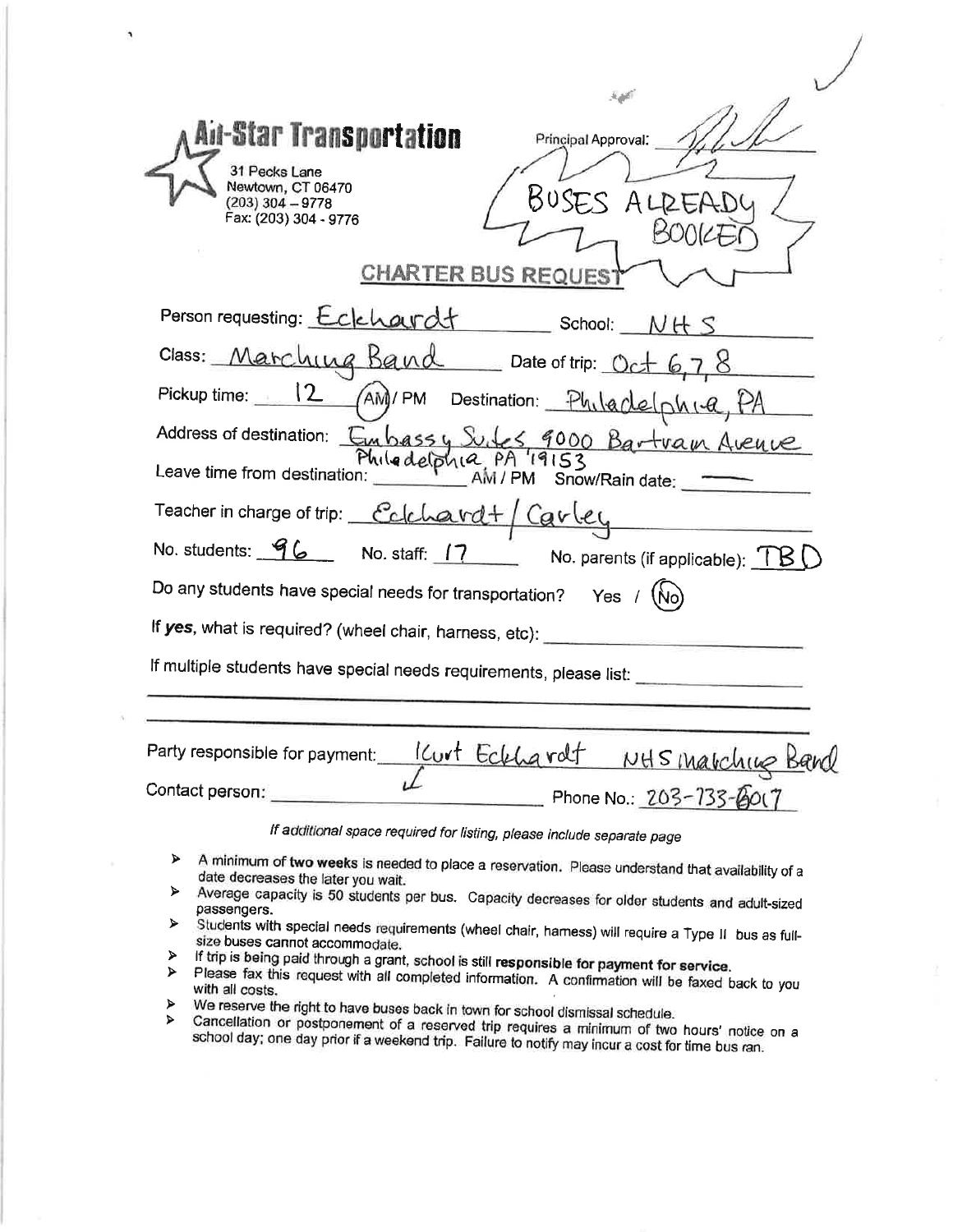August 23, 2017

Dr. Lorrie Rodrigue **TO:** 

**FROM:** Dave Roach

Please accept the donation of a 2002 Jaguar, VIN: SAJEA51C52WC38259 Model: X-Type 3.0 Liter, 4DR SEDAN, BLACK at an estimated value of \$4,200 from Robert Zimmermann, 262A Agawam Drive Stratford, CT 06614

The vehicle will be used by Newtown High School Automotive Repair Classes.

Thank you.

VILA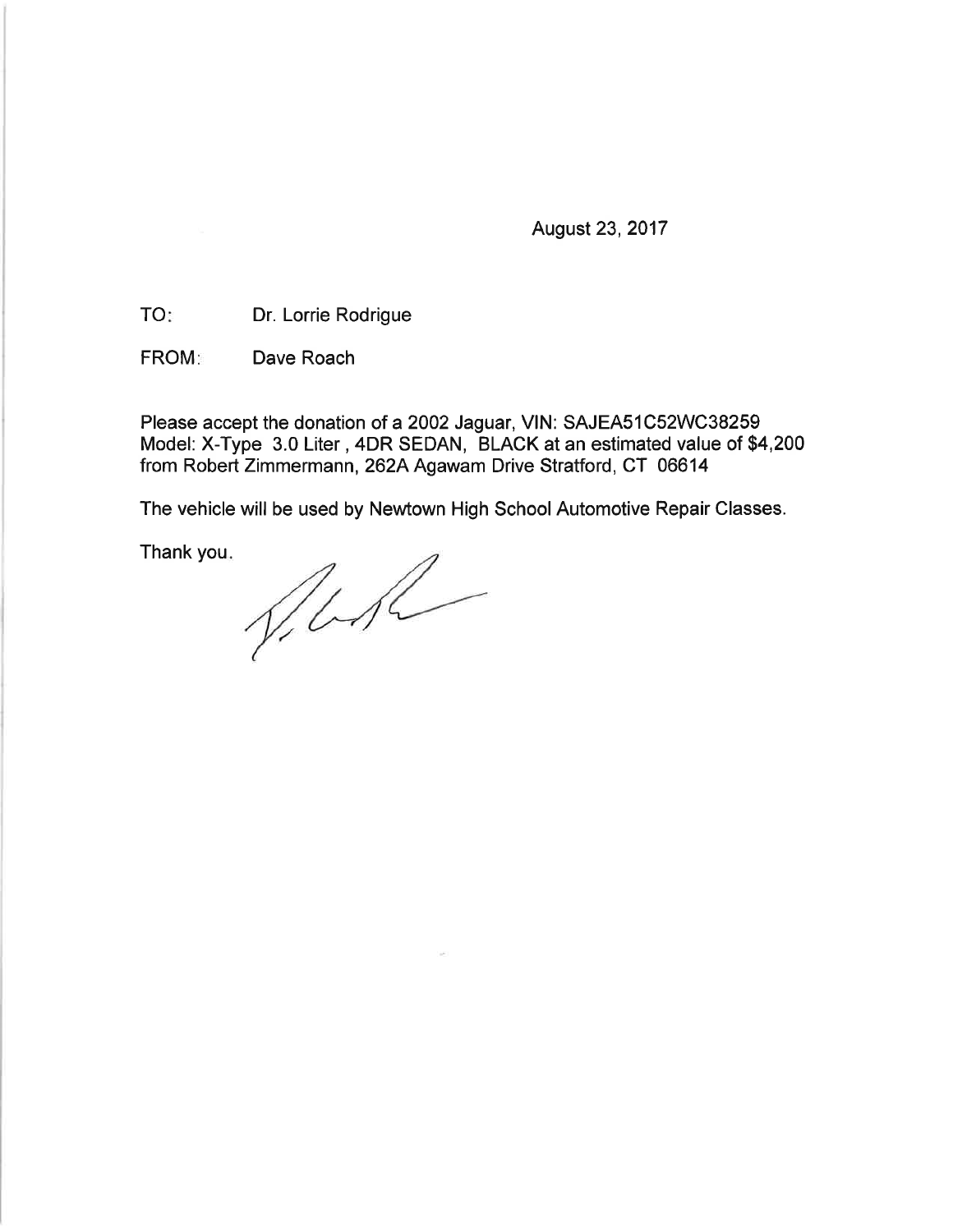August 29, 2017

Dr. Lorrie Rodrigue **TO:** 

FROM: Dave Roach

Please accept the donation of a 1998 Subaru Impreza 2.5 RS, VIN: JF1GM6756WG402893 at an estimated value of \$3,900 from Paul Mitchell, 15A Old Green Road, Sandy Hook, CT 0682

The vehicle will be used by Newtown High School Automotive Repair Classes.

Thank you.

All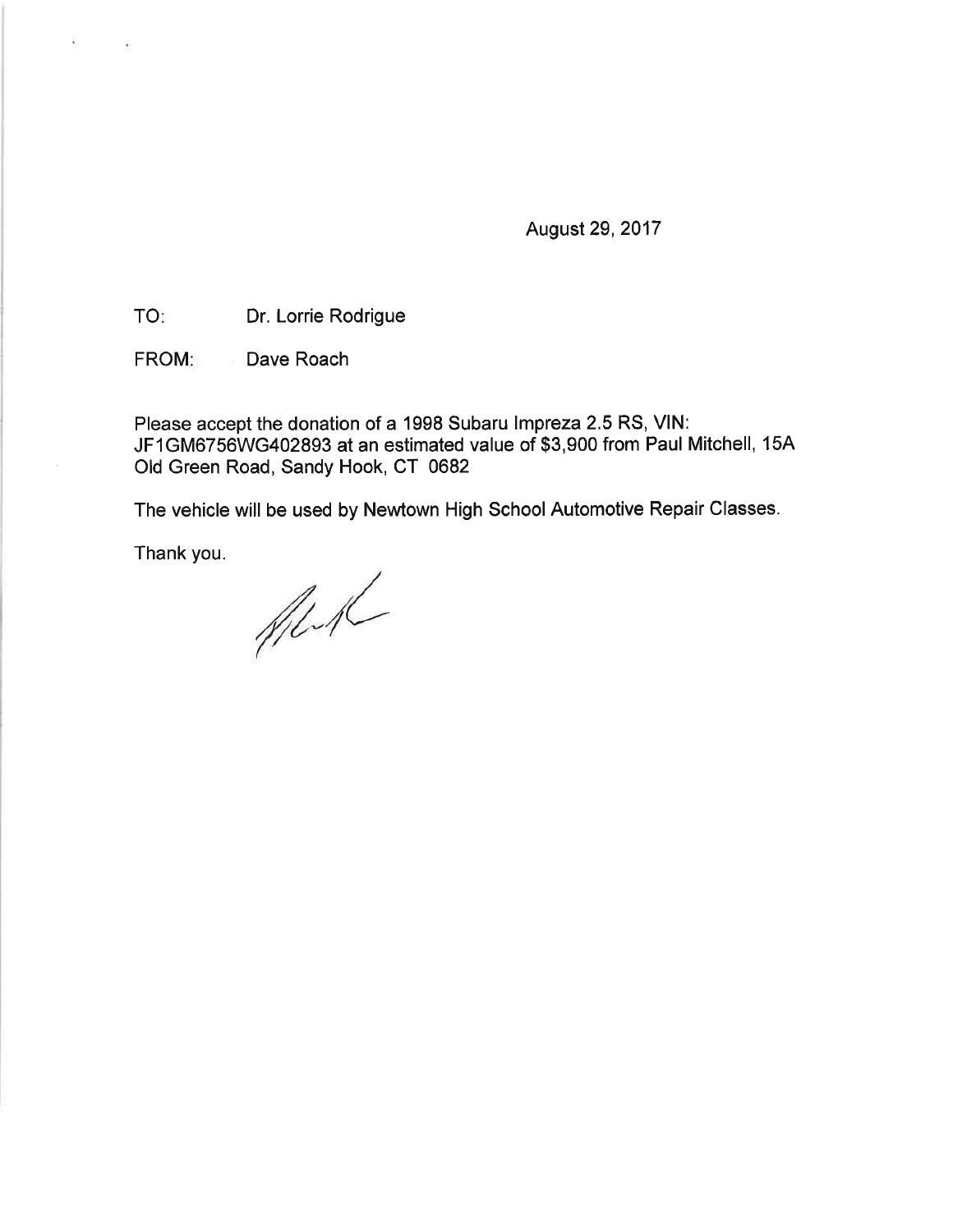

# **Resignation**

Penso, Nicole <penson@newtown.k12.ct.us>

Sat, Aug 12, 2017 at 9:51 PM To: "Raquel, Sonia" <raquels@newtown.k12.ct.us>, Deborah Mailloux-Petersen <petersend@newtown.k12.ct.us> Cc: "Deramo, Suzanne" <deramos@newtown.k12.ct.us>, Lorrie Rodrigue <rodriguel@newtown.k12.ct.us>, Barbara Gasparine <gasparineb@newtown.k12.ct.us>

Dear Ms. Raquel and Mrs. Peterson,

Please accept this letter as my formal resignation as School Psychologist for the Newtown Public School District. Unfortunately, family circumstances have changed and I will no longer be able to continue my position.

I cannot express enough positive things about working at Head O' Meadow Elementary School. I have thoroughly enjoyed working with both staff and students and will miss both. Please let me know if there is any way I can help ease this transition.

Sincerely,

Nicole Penso

Nicole Penso, M.A., Ed.M., NCSP School Psychologist Head O' Meadow Elementary School (203) 270-6178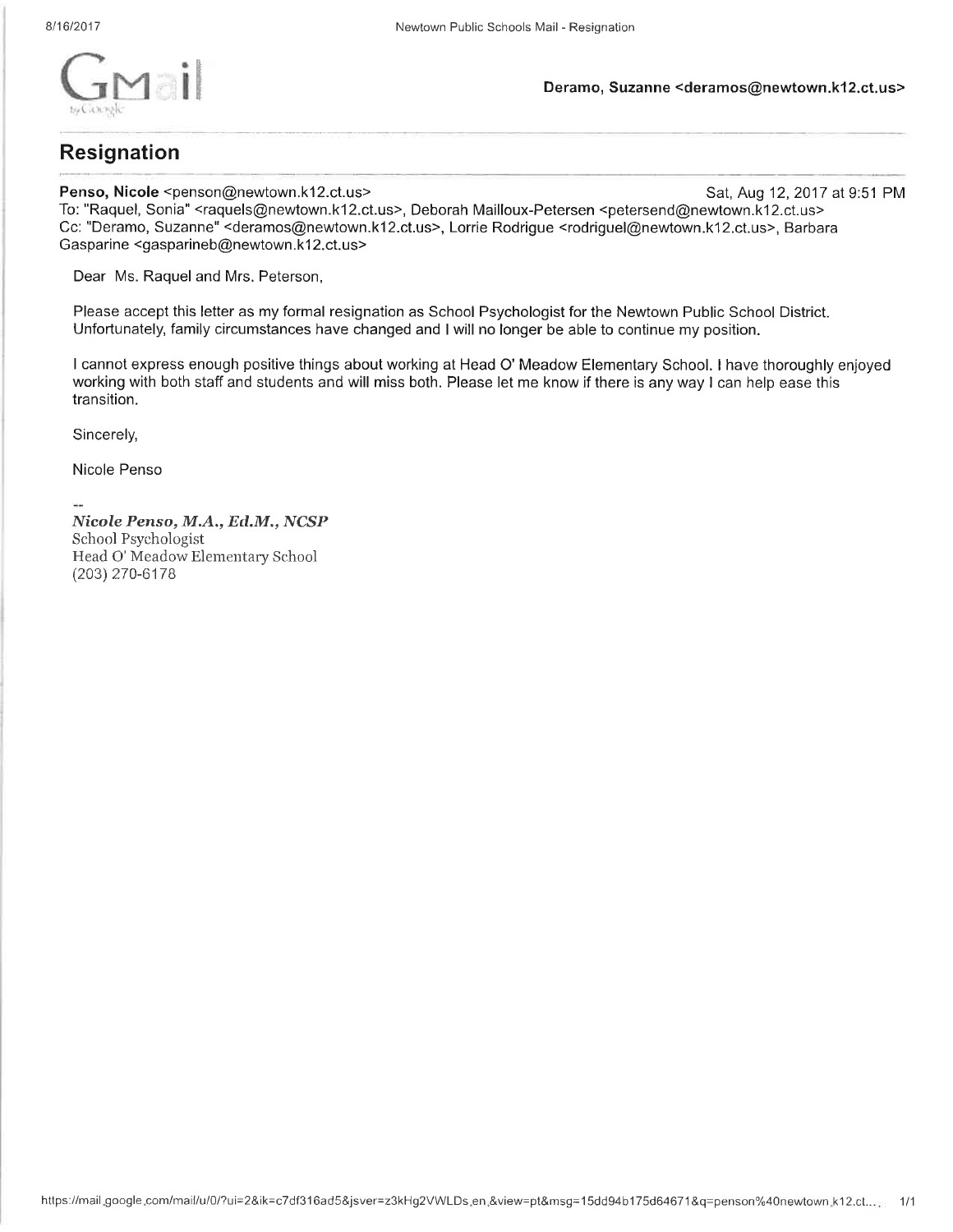CIP 17-18 .xls

For Discussion for<br>BOE 9/5/2017

NEWTOWN BOARD OF EDUCATION<br>SUMMARY - CAPITAL IMPROVEMENT PLAN<br>2018/19 TO 2022/23

Vear 4 Year<sub>3</sub> Year<sub>2</sub> Year<sub>1</sub>

|                    |                                                   |                                                                                                                                    | underway    | Year <sub>1</sub>                                                                                  | Year <sub>2</sub> | Year <sub>3</sub> | Year 4      | Year <sub>5</sub> |               |
|--------------------|---------------------------------------------------|------------------------------------------------------------------------------------------------------------------------------------|-------------|----------------------------------------------------------------------------------------------------|-------------------|-------------------|-------------|-------------------|---------------|
| CIP Item #         | Location                                          | <b>Description of Project</b>                                                                                                      | 2017/18     | 2018/19                                                                                            | 2019/20           | 2020/21           | 2021/22     | 2022/23           | <b>TOTALS</b> |
| underway           | Hawley Elem.                                      | sections<br>Roof replacement 1948 and 1997                                                                                         | \$850,000   |                                                                                                    |                   |                   |             |                   |               |
| $\mathbf{\Omega}$  | Hawley Elem.                                      | 1921 section & Lighting energy project<br>Replace boiler, steam to HW,                                                             |             |                                                                                                    | \$1,814,720       |                   |             |                   |               |
| 4                  | Hawley Elem.                                      | Ventilation and HVAC Renovations, partial A/C                                                                                      |             |                                                                                                    |                   | \$4,719,120       |             |                   |               |
|                    |                                                   |                                                                                                                                    |             |                                                                                                    |                   |                   |             |                   | \$6,533,840   |
|                    |                                                   | 992 sections<br>Middle Gate Elem Roof replacement 1964 and                                                                         |             | \$1,685,400                                                                                        |                   |                   |             |                   |               |
|                    |                                                   |                                                                                                                                    |             |                                                                                                    |                   |                   |             |                   | \$1,685,400   |
| r                  |                                                   | Reed Intermediate Install high efficiency gas boilers & LED lighting conversion                                                    |             |                                                                                                    |                   |                   |             | \$2,000,000       |               |
|                    |                                                   |                                                                                                                                    |             |                                                                                                    |                   |                   |             |                   | \$2,000,000   |
| underway<br>O      | Middle School<br>Middle School                    | II - Ventilation, HVAC, AC Auditorium & Café, replace rooftop units '98<br>Phase I - New boilers, re-piping ('52) - Energy project | \$1,800,000 |                                                                                                    |                   |                   | \$3,093,300 |                   | \$3,093,300   |
|                    |                                                   |                                                                                                                                    |             |                                                                                                    |                   |                   |             |                   |               |
| underway<br>ю<br>S | High School<br>High School<br>High School         | Main boiler replacements - High Efficiency Gas<br>Replace/restore stadium turf field (11th year)<br>Phase II Auditorium project    | \$750,000   |                                                                                                    | \$954,000         |                   | \$1,060,000 |                   |               |
|                    |                                                   |                                                                                                                                    |             |                                                                                                    |                   |                   |             |                   | \$2,014,000   |
|                    |                                                   |                                                                                                                                    |             |                                                                                                    |                   |                   |             | \$2,000,000       | \$15,326,540  |
|                    | TOTAL COSTS OF ALL PROJECTS<br>TOTAL TO BE BONDED |                                                                                                                                    | \$3,400,000 | \$1,685,400 \$2,768,720 \$4,719,120 \$4,153,300<br>\$1,685,400 \$2,768,720 \$4,719,120 \$4,153,300 |                   |                   |             | \$2,000,000       | \$15,326,540  |
|                    | School Building Grant Eligible                    | 2017-18 Reimbursement rate 36.43%                                                                                                  | \$309,655   | \$613,991                                                                                          | င္တ               | င္တ               | င္တ         | S                 | \$613,991     |
|                    |                                                   |                                                                                                                                    |             |                                                                                                    |                   |                   |             |                   |               |

Eligibility for project inclusion on the CIP is that the cost must exceed 0.25% of the Total Town Budget, \$113,395,532. For 2017-18 the threshold is \$283,489.<br>Estimates on file are increased by 6% from last year

9/1/2017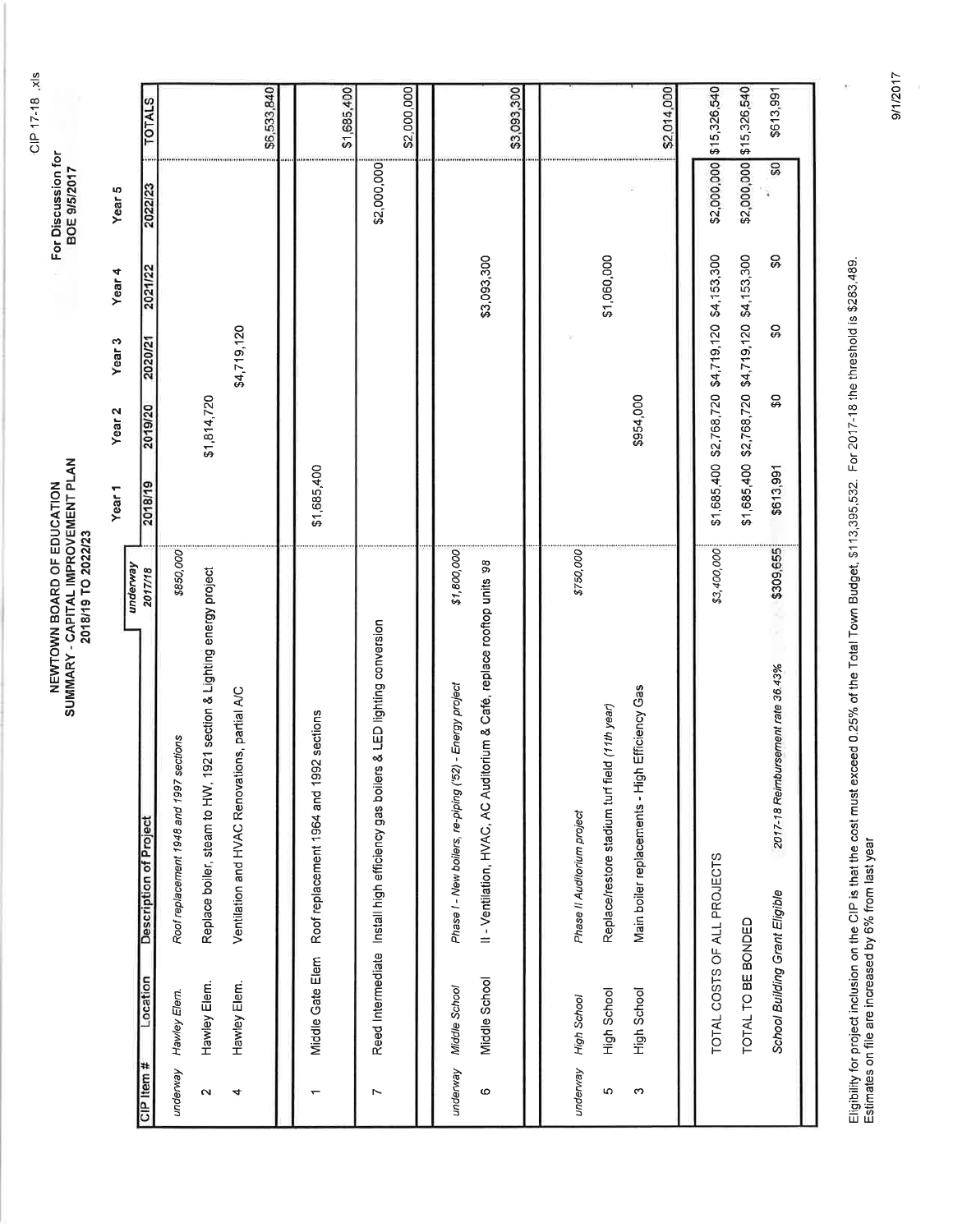#### Report to the Board of Education: Status of Summer Curriculum Projects Submitted by Assistant Superintendent Jean M. Evans Davila September 5, 2017

# **Summary of Selected Highlights:**

- The partnership established in 2016-17 with concept-based curriculum expert Lois Lanning has led to plans to  $\bullet$ spotlight our units of study in English Language Arts (ELA) grades 4, 6, 8, and 9-12 in her newest book.
- Approximately 220 summer work hours were dedicated to vertical planning for Next Generation Science Standards-aligned professional development, identification of unit topics, and inquiry-based science learning.
- The K-12 Health curriculum was aligned fully with our concept-based model and now includes standardized presentations for sensitive topics (i.e., Human Growth and Development, HIV/AIDS, and Contraception).
- Grades 3 and 4 teachers continued ELA work begun this year in developing conceptually designed curriculum  $\bullet$ based on the most recently published editions of Teachers College Units of Study in Reading and Writing.
- Grades 1 and 2 continued and completed work on Math units of study aligned with our concept-based  $\bullet$ curriculum model and based on the most recently released 2.0 edition of Stepping Stones.
- Teachers of the gifted were allocated extra work hours for curriculum development that will benefit students  $\bullet$ across all grades the program currently serves.
- The curriculum for Project Adventure in grade 9 is developed and ready to begin the approval process.  $\bullet$
- 1,365 summer work hours were allocated to k-12 curriculum projects impacting learning in all disciplines.
- K-8 teachers were provided with 1,250 summer work hours dedicated to professional development in K-8 writing strategies and facilitated by nationally renowned authors and experts in the workshop model.

|                                                                                   |                                               | <b>Elementary Schools</b> |                                              |  |  |  |  |
|-----------------------------------------------------------------------------------|-----------------------------------------------|---------------------------|----------------------------------------------|--|--|--|--|
| <b>Projects</b>                                                                   | <b>Completed</b>                              | Ongoing                   | <b>Notes</b>                                 |  |  |  |  |
| Art - Grade 4                                                                     |                                               |                           | Scheduled for completion during school year. |  |  |  |  |
| ELA/Reading - Grades 3 & 4                                                        |                                               | X                         | Scheduled for completion by Summer 2018.     |  |  |  |  |
| ELA/Writing - Grades 3 & 4                                                        | Scheduled for completion by Summer 2018.<br>x |                           |                                              |  |  |  |  |
| Ready to begin approval process.<br>Health- Grades $K - 4$<br>x                   |                                               |                           |                                              |  |  |  |  |
| Ready to begin approval process.<br>Math - Grades K & 1                           |                                               |                           |                                              |  |  |  |  |
| Scheduled to continue throughout school year.<br>Music - Grades $K - 4$<br>X      |                                               |                           |                                              |  |  |  |  |
| Scheduled for completion in Summer 2018.<br>Project Challenge - Grades 3 & 4<br>X |                                               |                           |                                              |  |  |  |  |
| Science/NGSS - Grades K - 4                                                       |                                               | X                         | 2017-18 PD Plan, unit topics, & inquiry.     |  |  |  |  |

# **Status of Projects:**

|                                                                                   |                  | <b>Reed Intermediate School</b> |                                                      |  |  |  |
|-----------------------------------------------------------------------------------|------------------|---------------------------------|------------------------------------------------------|--|--|--|
| <b>Projects</b>                                                                   | <b>Completed</b> | Ongoing                         | <b>Notes</b>                                         |  |  |  |
| ELA/Word Study - Grades 5 & 6                                                     |                  |                                 | Identification of Tier 2 vocabulary and definitions. |  |  |  |
| Health - Grades $5 & 6$<br>Ready to begin approval process.                       |                  |                                 |                                                      |  |  |  |
| Scheduled for completion in Summer 2018.<br>Math 5 and $5+$ - Grade 5<br>X.       |                  |                                 |                                                      |  |  |  |
| Scheduled for completion in Summer 2018.<br>Project Challenge - Grades 5 & 6<br>X |                  |                                 |                                                      |  |  |  |
| Science/NGSS - Grades 5 & 6                                                       |                  | X.                              | 2017-18 PD Plan and identified unit topics.          |  |  |  |

|                                                                              |                  | <b>Newtown Middle School</b> |                                                |  |  |  |
|------------------------------------------------------------------------------|------------------|------------------------------|------------------------------------------------|--|--|--|
| <b>Projects</b>                                                              | <b>Completed</b> | Ongoing                      | <b>Notes</b>                                   |  |  |  |
| ELA - Grade 7                                                                |                  |                              | Added D/I strategies and resources.            |  |  |  |
| Scheduled for completion in Summer 2018.<br>ELA - Grade 8<br>x               |                  |                              |                                                |  |  |  |
| Health - Grades 7 & 8<br>Ready to begin approval process.                    |                  |                              |                                                |  |  |  |
| Scheduled for completion in Summer 2018.<br>Project Challenge - Grades 7 & 8 |                  |                              |                                                |  |  |  |
| Science/NGSS - Grades 7 & 8                                                  |                  |                              | 2017-18 PD plan and identified of unit topics. |  |  |  |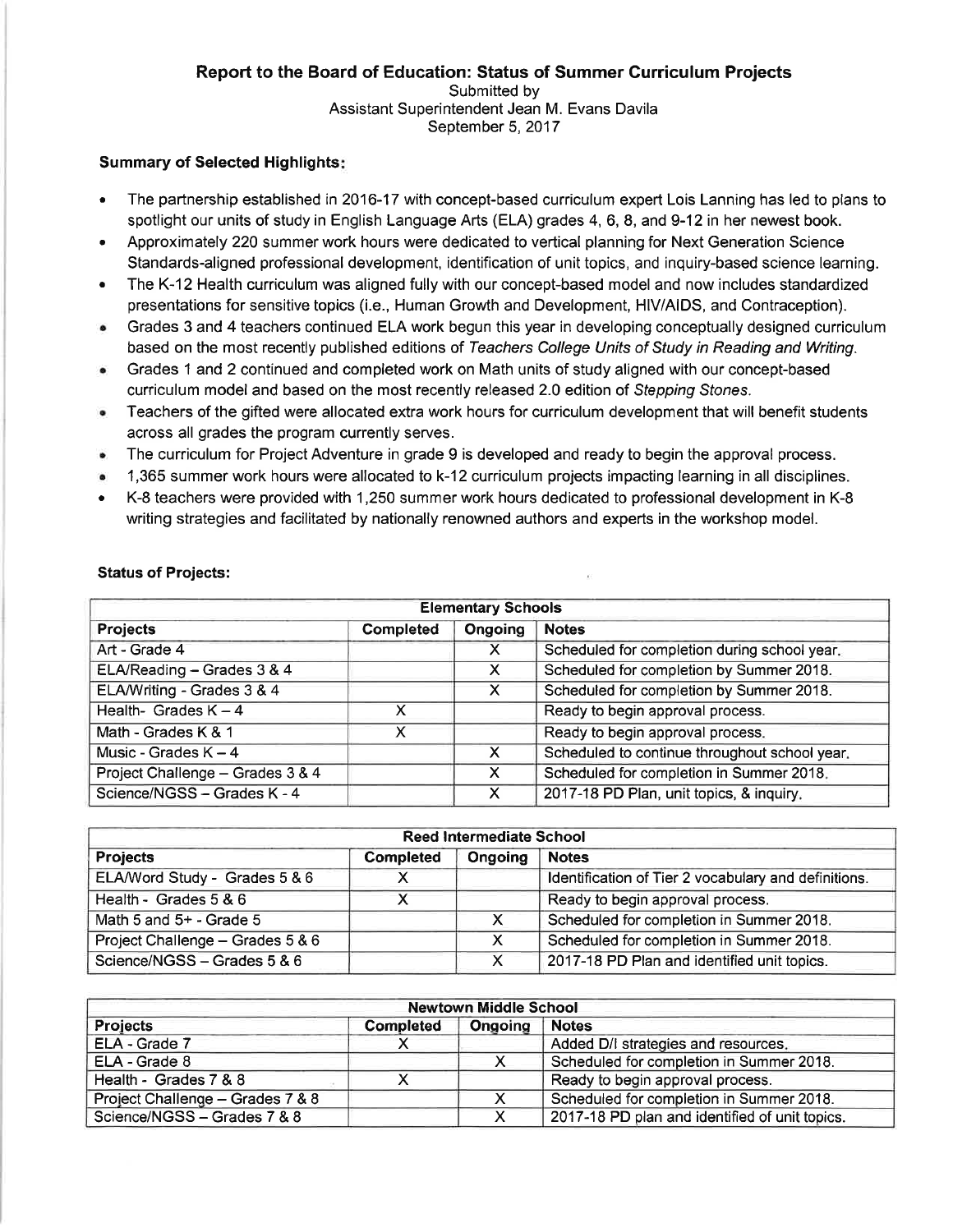|                       |                          |                  | <b>Newtown High School</b> |                                                 |
|-----------------------|--------------------------|------------------|----------------------------|-------------------------------------------------|
| <b>Department</b>     | <b>Projects</b>          | <b>Completed</b> | Ongoing                    | <b>Notes</b>                                    |
| Alternative Ed        | TAP.                     |                  | X                          | Brochure w/ handbook done; curriculum ongoing.  |
| <b>BEAT</b>           | Video Game Design Ii     | $\mathsf{X}$     |                            | Ready to begin approval process w/ minor edits. |
| Capstone              | Senior Experience21      | X                |                            | Ready to begin approval process.                |
| English               | English I/Grade 9        |                  | X                          | Scheduled for completion by Summer 2018.        |
|                       | English II/Grade 10      | X                |                            | Ready to begin approval process.                |
| Health                | Grades 9 & 11            | X                |                            | Ready to begin approval process.                |
| P/E                   | <b>Project Adventure</b> | X                |                            | Ready to begin approval process.                |
| Science               | CPB Chemistry            |                  | X                          | Scheduled for completion by January 2018        |
|                       | <b>IPES</b>              |                  | X                          | Scheduled for completion by Summer 2018.        |
| <b>Social Studies</b> | Amer. Gov't & Politics   |                  | X                          | Scheduled for completion during school year.    |
|                       | AP Human Geography       | X                |                            | Ready to begin approval process.                |
|                       | Sociology                | х                |                            | Ready to begin approval process.                |
| Visual &              | Acting II                | x                |                            | Ready to begin approval process.                |
| Performing Arts       | <b>Theater Design</b>    | X                |                            | Ready to begin approval process.                |
| World Lang            | Spanish 1A               | x                |                            | Ready to begin approval process.                |